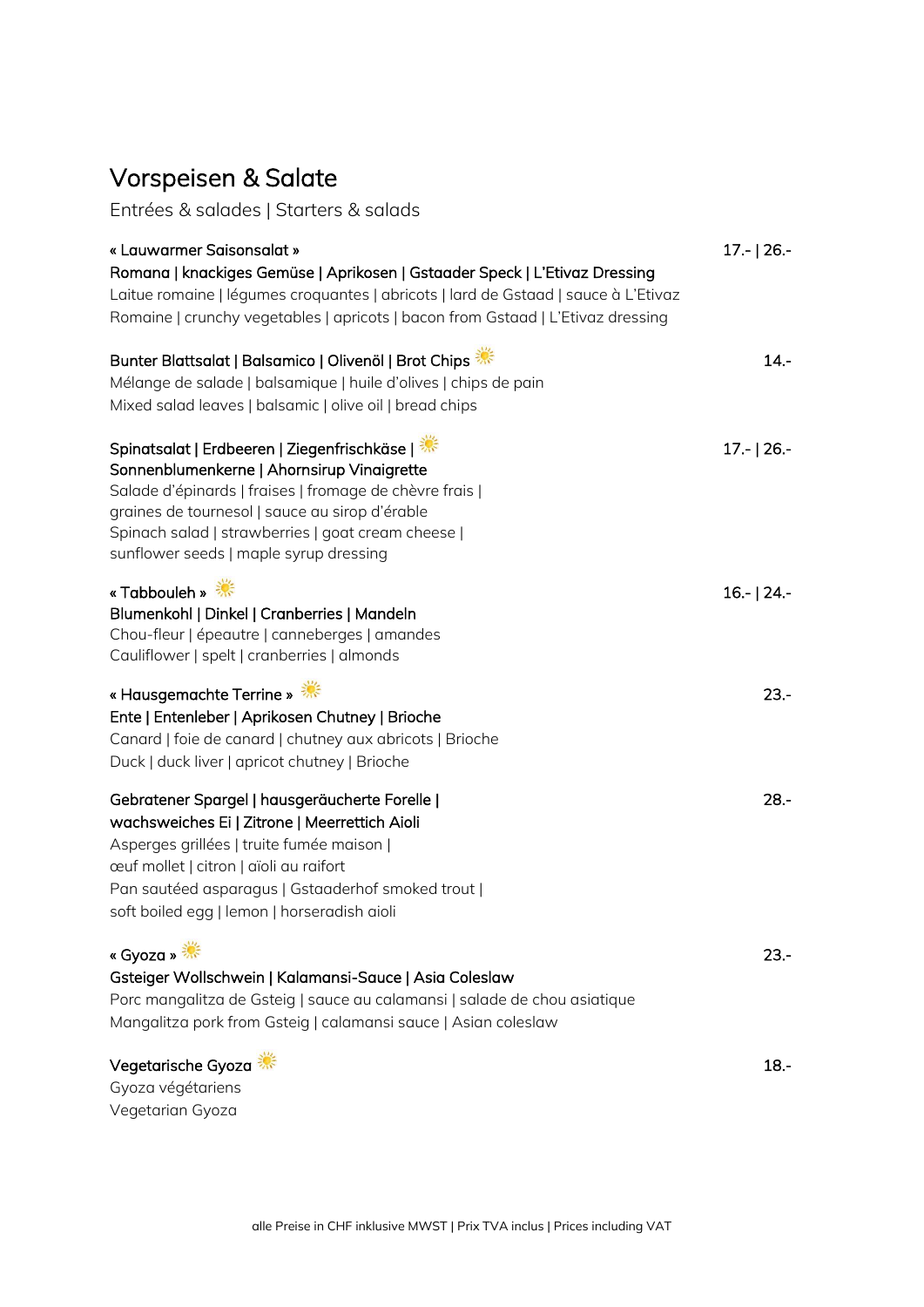## Suppen

| Soupes   Soups                                                                   |              |
|----------------------------------------------------------------------------------|--------------|
| Spargelcremesuppe   Bärlauch                                                     | $16 -$       |
| Crème d'asperges   ail des ours                                                  |              |
| Asparagus cream soup   wild garlic                                               |              |
| Morchelsuppe   Kartoffel   Lauch                                                 | $18 -$       |
| Soupe de morilles   pommes de terre   poireau                                    |              |
| Morel soup   potato   leek                                                       |              |
|                                                                                  |              |
| Pasta & Vegetarisch                                                              |              |
|                                                                                  |              |
| Pasta & Végétarien   Pasta & Vegetarian                                          |              |
| « Hausgemachte Maccaroni »                                                       |              |
| Saanenländer Kaninchen   Pecorino                                                | $32 -$       |
| Maccaroni maison   lapin du Saananland   Pecorino                                |              |
| Homemade maccaroni   rabbit from Saanenland   Pecorino                           |              |
| « Hausgemachte Ravioli »                                                         |              |
| Artischocken   Kalbsmilken   Büffelricotta   Eierschwämmli   Trüffelschaum       | $34 - 149 -$ |
| Artichauts   ris de veau   Ricotta di Bufala   chanterelles   écume de truffe    |              |
| Artichokes   calf sweetbread   Buffalo Ricotta   chantarelles   truffle espuma   |              |
| Lauwarmer Hummus   Kichererbsen   Frühlingszwiebeln   Minze   $\frac{300}{1000}$ | $29 -$       |
| hausgemachtes Fladenbrot   Ziger                                                 |              |
| Humus tiède   pois chiches   ciboules   menthe                                   |              |
| pain pita maison   fromage « Ziger »                                             |              |
| Lukewarm hummus   chick peas   spring onions   mint                              |              |
| homemade flatbread   « Ziger » cheese                                            |              |
| Risotto   Bärlauchpesto   Spargel   Eierschwämmli                                | $37 -$       |
| Risotto   pesto à l'ail des ours   asperges   chanterelles                       |              |
| Risotto   wild garlic pesto   asparagus   chanterelles                           |              |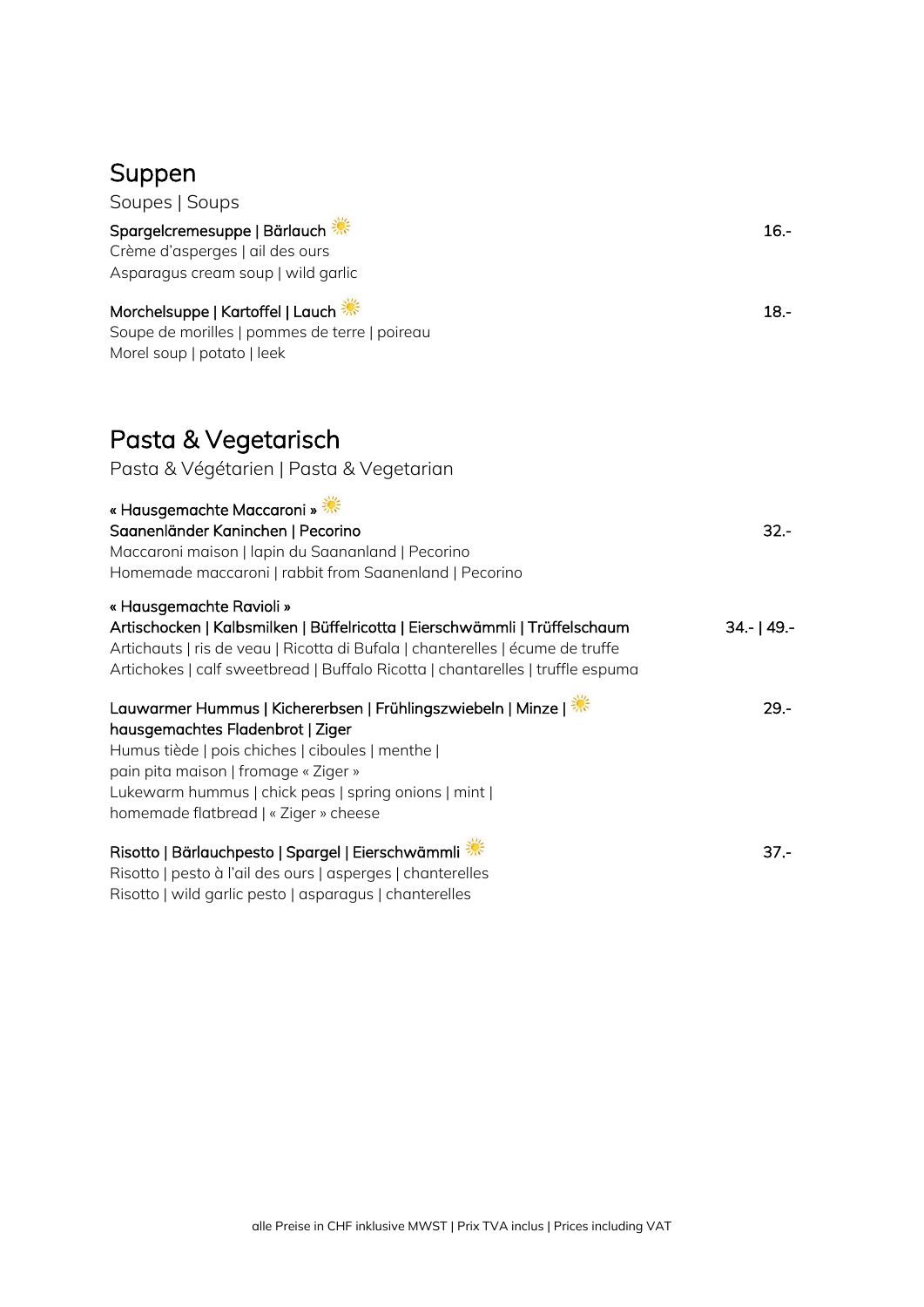# Fisch

Poisson | Fish

| Knusprig gebratenes Saiblingsfilet   Rhabarber Beurre Blanc  <br>Erbsen   Lattich   neue Kartoffeln                                                                                                           | $44 -$ |
|---------------------------------------------------------------------------------------------------------------------------------------------------------------------------------------------------------------|--------|
| Omble chevalier poêlé   Beurre Blanc à la rhubarbe  <br>petits pois   laitue   pommes de terre nouvelles                                                                                                      |        |
| Pan sautéed char   rhubarb Beurre Blanc  <br>peas   lettuce   new potatoes                                                                                                                                    |        |
| Flambierte Wildfangcrevetten   halbgetrocknete Tomaten   Fenchelrisotto<br>Crevettes sauvages flambées   tomates confites   Risotto au fenouil<br>Flambéed wild prawns   semi dried tomatoes   fennel Risotto | 44 -   |

### Fleisch Viande | Meat

| Grillierte Lammkoteletten   Zitrone   Minze   Kichererbsen   Frühlingsgemüse<br>Côtelettes d'agneau grillées   citron   menthe   pois chiches   légumes du printemps<br>Grilled lamb chops   lemon   mint   chick peas   spring vegetables                                                                                                                                              | $46 -$ |
|-----------------------------------------------------------------------------------------------------------------------------------------------------------------------------------------------------------------------------------------------------------------------------------------------------------------------------------------------------------------------------------------|--------|
| « Costoletta alla Milanese »<br>Paniertes Schweinskotelett   Saisonsalat   Belgische Frites<br>Côtelette de porc panée   salade de saison   frites Belges<br>Crumbed pork chop   seasonal salad   Belgian fries                                                                                                                                                                         | $37 -$ |
| Alpstein Ribelmais Perlhuhn   Morcheln   Spargeln   hausgemachte Pasta<br>Pintade « Ribelmais » de Alpstein   morilles   asperges   pâtes maison<br>« Ribelmais » Guinea fowl from Alpstein   morels   asparagus   homemade pasta                                                                                                                                                       | 46.-   |
| « Duo vom heimischen Rind »<br>Dry Aged Entrecôte   Bärlauchbutter   im Rotwein geschmortes Bäggli<br>Zwiebelkonfit   Frühlingsgemüse   Bräterli<br>Entrecôte à l'os   beurre à l'ail des ours   joues de bœuf braisées au vin rouge  <br>confit d'oignons   légumes du printemps   pommes de terre sautées<br>Dry aged entrecôte   wild garlic butter   beef cheek braised in red wine | 54.-   |
| onion confit   spring vegetables   sautéed potatoes                                                                                                                                                                                                                                                                                                                                     |        |

alle Preise in CHF inklusive MWST | Prix TVA inclus | Prices including VAT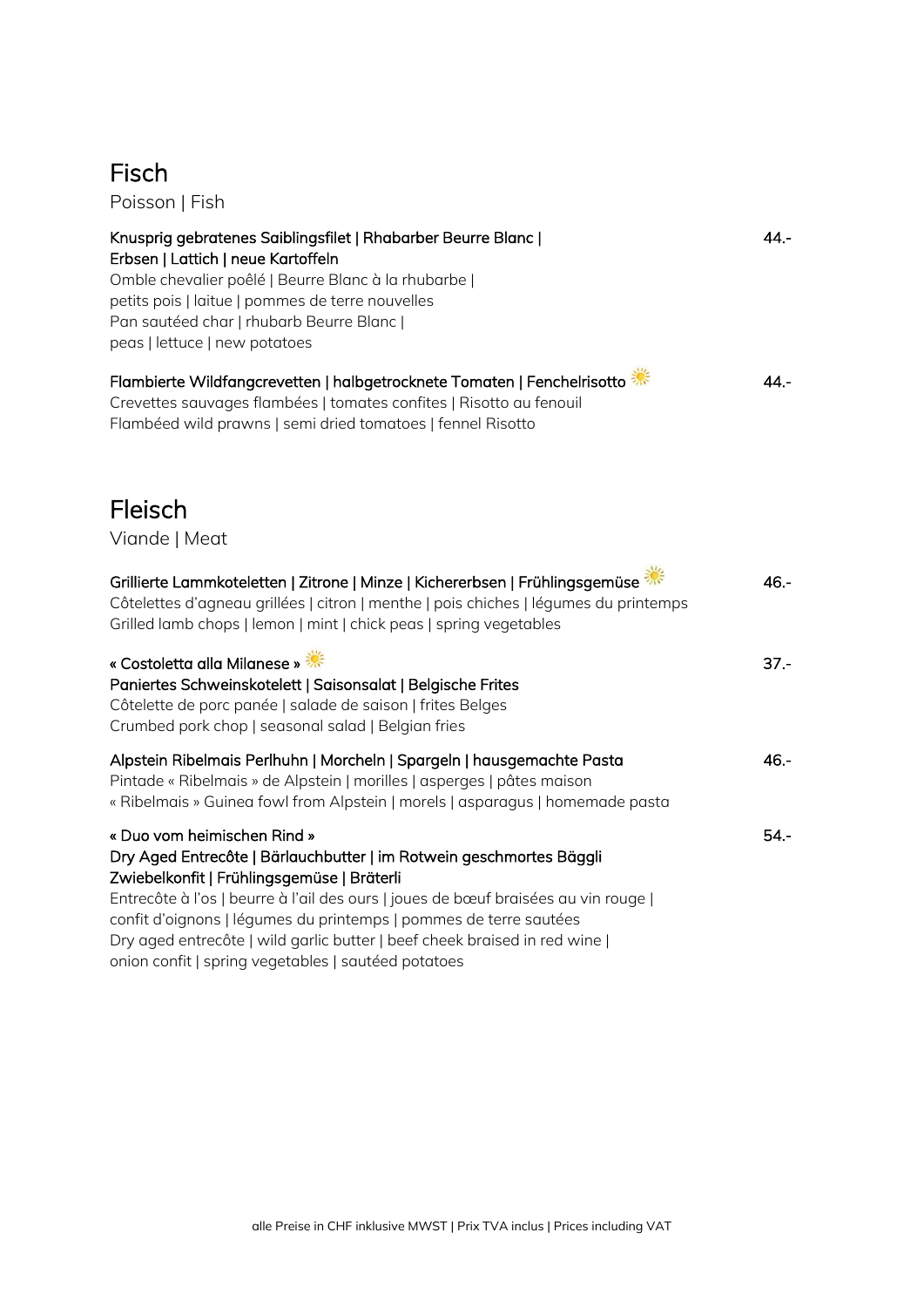## Unsere Klassiker

k

Nos classiques | Our classics

| Schweins-Cordonbleu (300g)   Saisongemüse   Belgische Frites<br>Cordon bleu de porc (300q)   léqumes de saison   frites Belges                                                               | $41 -$ |
|----------------------------------------------------------------------------------------------------------------------------------------------------------------------------------------------|--------|
| Pork Cordon Bleu (300g)   seasonal vegetables   Belgian fries                                                                                                                                |        |
| Thai-Curry   Pouletbruststreifen   Gemüse   Jasminreis<br>Curry thaïlandais   suprême de poulet   légumes du wok   riz jasmin<br>Thai curry   chicken breast   wok vegetables   jasmine rice | 36 -   |
| vegetarisch   végétarien   vegetarian ×                                                                                                                                                      | 30.-   |
|                                                                                                                                                                                              |        |

Alle Gerichte unserer Speisekarte können bis 21.30 Uhr bestellt werden. Die mit son markierten Gerichte servieren wir Ihnen gerne auch nach 21.30 Uhr. Die mit markierten Gerichte sind scharf.

Vous pouvez commander tous les plats de notre menu jusqu'à 21h30. C'est avec plaisir que nous vous servons les plats marqués avec set même après 21h30. Les plats marqués avec sont épicés.

All dishes from our menu can be ordered until 9.30 pm. We gladly serve the dishes marked with  $\frac{1}{2}$  even after 9.30 pm. Dishes marked with  $\rightarrow$  are spicy.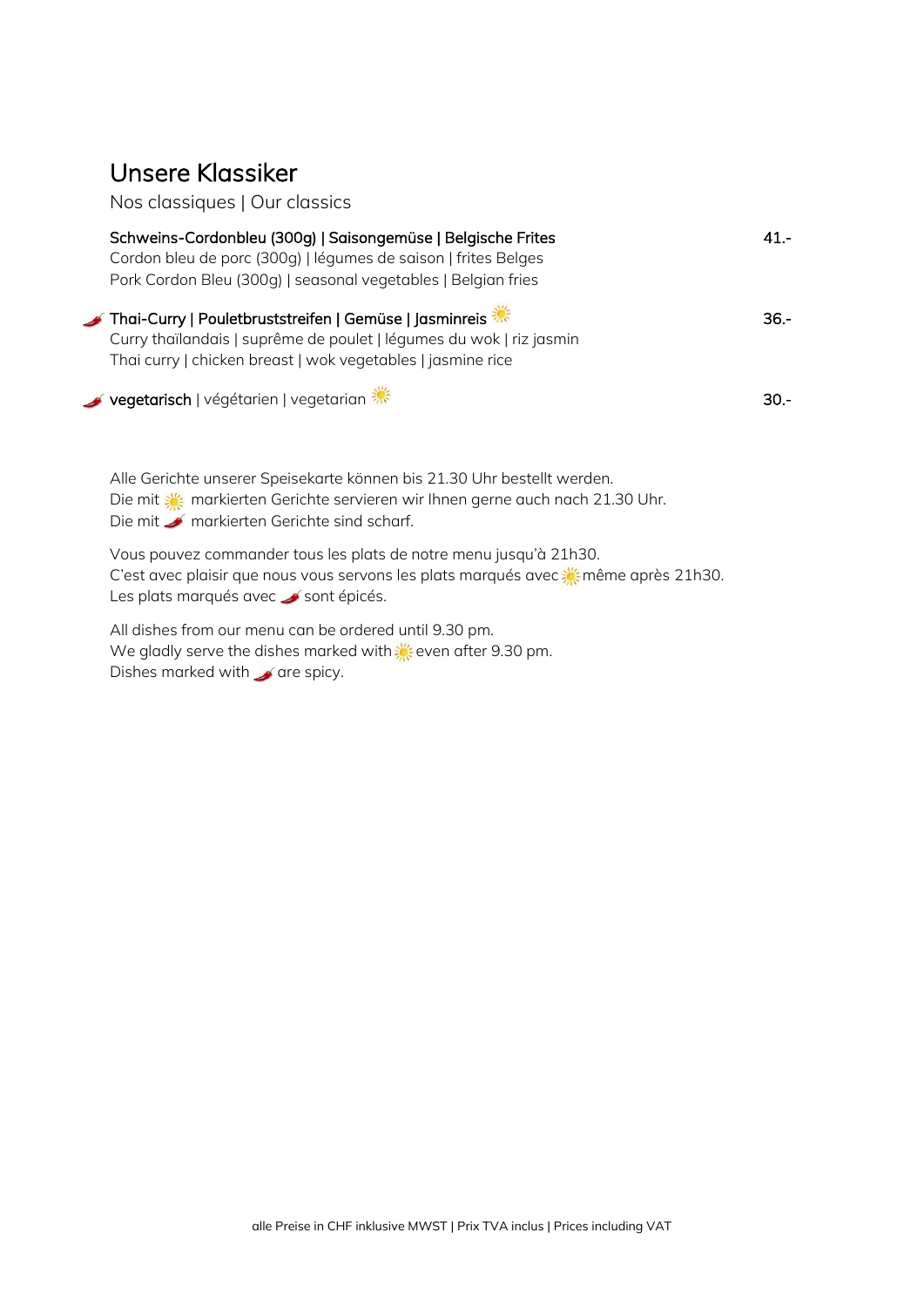# Desserts & Käse

Desserts & fromages | Desserts & cheese

| Käseteller   Früchtebrot   Trauben   Feigensenf   Trüffelhonig<br>Assiette de fromage   pain aux fruits   raisins   moutarde aux figues   miel à la truffe<br>Cheese plate   fruit bread   grapes   fig mustard   truffle honey |                      |
|---------------------------------------------------------------------------------------------------------------------------------------------------------------------------------------------------------------------------------|----------------------|
| (6 Sorten   sortes   kinds)<br>(4 Sorten   sortes   kinds)                                                                                                                                                                      | $24 -$<br>$18. -$    |
| Rhabarber Tarte   Mojito Sorbet<br>Tarte à la rhubarbe   sorbet Mojito<br>Rhubarb tart   Mojito sorbet                                                                                                                          | $14 -$               |
| «Aprikosen Entremet»<br>Weisse Schokolade   Mandeln   Aprikosen   Rosmarin<br>Chocolat blanc   amandes   abricots   romarin<br>White chocolate   almonds   apricots   rosemary                                                  | $17 -$               |
| Crème Brûlée   Basilikum   frische Erdbeeren<br>Crème brûlée   basilic   fraises fraîches<br>Crème brûlée   basil   fresh strawberries                                                                                          | $16 -$               |
| Ab 2 Personen, min. 20 Minuten Wartezeit<br>à partir de 2 personnes, min. 20 minutes d'attente<br>from 2 people, min. 20 minutes waiting time                                                                                   |                      |
| Quarksoufflé   Passionsfruchtsorbet   Himbeercoulis<br>Soufflé au séré   sorbet au fruit de la passion   coulis aux framboises<br>Quark soufflé   passion fruit sorbet   raspberry sauce                                        | $19 -$<br>pro Person |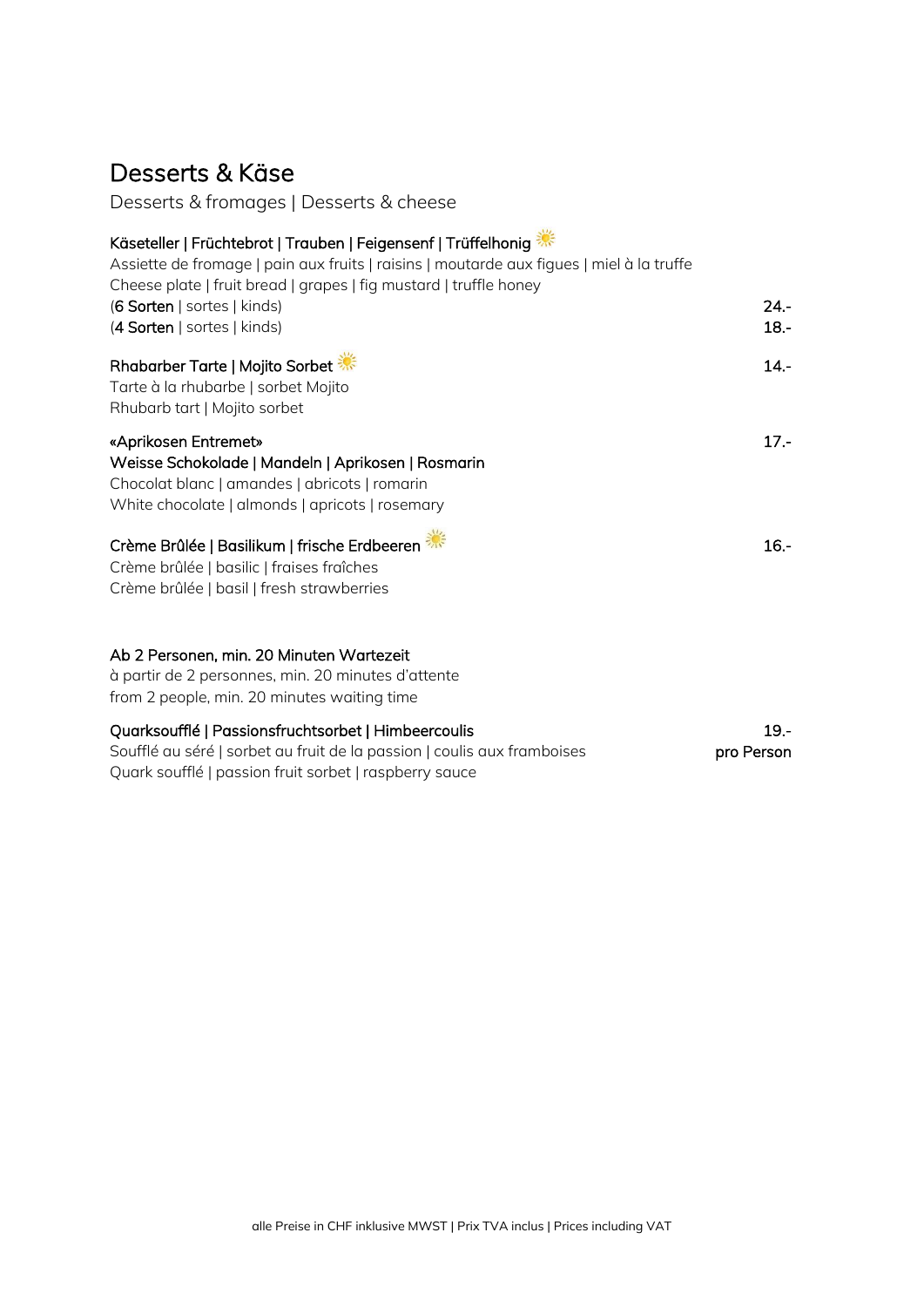

Café glacé «Gstaaderhof» Iced coffee «Gstaaderhof»

#### Kalamansisorbet | Vodka 14.- Sorbet au calamansi | vodka Calamansi sorbet | vodka

Hausgemachte Glace

#### Schokolade | Cassis | Karamell | 5.-

Banane-Baumnuss | Madagascar Vanille **pro Australia et al. 2018** pro Kugel Chocolat | cassis | caramel | banane-noix | vanille de Madagascar Chocolate | blackcurrant | caramel | banana-walnut | Madagascar vanilla

### Hausgemachte Sorbets

#### Mara des Bois | Passionsfrucht | Kalamansi | 5.- 1999 | 5.- 1999 | 5.- 1999 | 5.- 1999 | 5.- 1999 | 5.- 1999 | Himbeeren | Blutorange pro Kugel pro Kugel pro Kugel pro Kugel pro Kugel pro Kugel pro Kugel pro Kugel pro Kugel

Mara des Bois | fruit de la passion | calamansi | framboise | orange sanguine Mara des Bois | passion fruit | calamansi | raspberry | blood orange